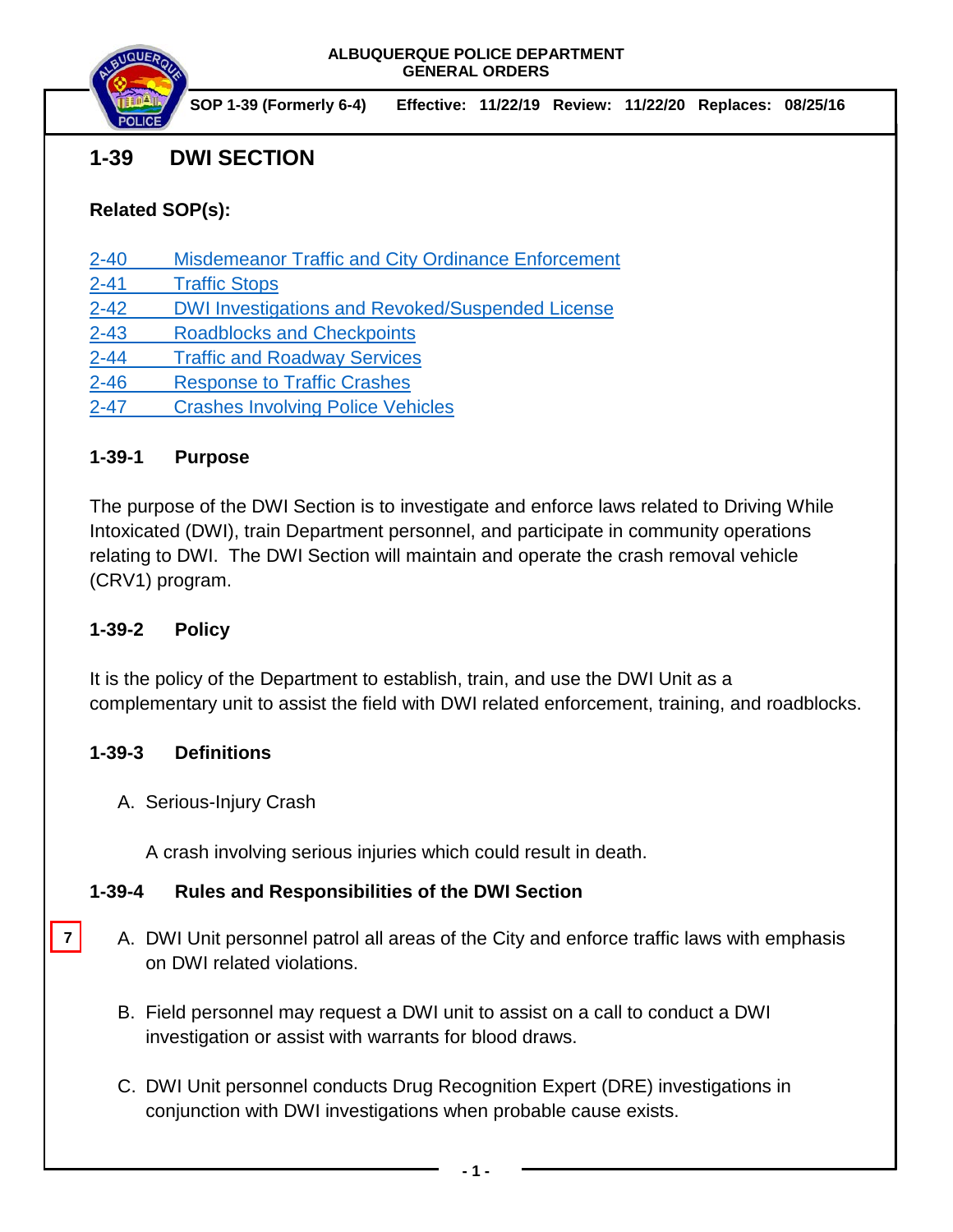|                |                                                                                                                                                         | ALBUQUERQUE POLICE DEPARTMENT<br><b>GENERAL ORDERS</b>                                                                                                                                                                                                                                                                                                                                                         |  |  |  |
|----------------|---------------------------------------------------------------------------------------------------------------------------------------------------------|----------------------------------------------------------------------------------------------------------------------------------------------------------------------------------------------------------------------------------------------------------------------------------------------------------------------------------------------------------------------------------------------------------------|--|--|--|
|                |                                                                                                                                                         | SOP 1-39 (Formerly 6-4)<br>Effective: 11/22/19 Review: 11/22/20 Replaces: 08/25/16                                                                                                                                                                                                                                                                                                                             |  |  |  |
| $\overline{7}$ | D. Personnel will complete any DWI investigation that is the result of a crash involving a<br>Department vehicle, fatal crash, or serious-injury crash. |                                                                                                                                                                                                                                                                                                                                                                                                                |  |  |  |
|                |                                                                                                                                                         | E. The DWI Section plans, sets up and conducts DWI related roadblocks and<br>checkpoints. See SOP - Roadblocks and Checkpoints.                                                                                                                                                                                                                                                                                |  |  |  |
|                | F. The unit assists the Traffic Section with escorts and other major City and Department<br>special events.                                             |                                                                                                                                                                                                                                                                                                                                                                                                                |  |  |  |
|                |                                                                                                                                                         | G. On-Call                                                                                                                                                                                                                                                                                                                                                                                                     |  |  |  |
|                |                                                                                                                                                         | 1. Personnel will be on a rotational on-call status.                                                                                                                                                                                                                                                                                                                                                           |  |  |  |
|                |                                                                                                                                                         | 2. The DWI Sergeant maintains the on-call list.                                                                                                                                                                                                                                                                                                                                                                |  |  |  |
|                |                                                                                                                                                         | H. Call-out Procedures                                                                                                                                                                                                                                                                                                                                                                                         |  |  |  |
|                |                                                                                                                                                         | 1. For fatal or serious injury crashes:                                                                                                                                                                                                                                                                                                                                                                        |  |  |  |
|                |                                                                                                                                                         | a. The Traffic Supervisor responding to the scene will determine if a DWI officer(s)<br>will be needed to conduct a DWI and/or DRE investigation.<br>b. The Traffic Supervisor will contact the on-call DWI officer who will respond to<br>the scene and complete the DWI investigations for the fatal report.                                                                                                 |  |  |  |
| 6              |                                                                                                                                                         | 2. For DRE investigations:                                                                                                                                                                                                                                                                                                                                                                                     |  |  |  |
|                |                                                                                                                                                         | a. The primary field officer or on duty DWI officer will conduct a DWI investigation<br>before requesting for a DRE certified officer to respond. See SOP - DWI<br>Investigations and Revoked/Suspended License.<br>b. The primary field officer must have:<br>Observed the impaired driving;<br>Ι.<br>ii. Arrested the driver for DWI;<br>iii. Administered a breath alcohol test to the arrested driver; and |  |  |  |
|                |                                                                                                                                                         | iv. Observed that the results of the breath alcohol test were inconsistent with<br>the field sobriety tests.                                                                                                                                                                                                                                                                                                   |  |  |  |
|                |                                                                                                                                                         | c. The field officer will notify the on-duty supervisor and request through ECC for<br>the on-call DRE officer. If approved by the on-duty supervisor, the investigating<br>primary officer may call the on-call DRE officer.                                                                                                                                                                                  |  |  |  |
|                |                                                                                                                                                         | d. The on-call DRE officer will respond and complete a supplemental investigation<br>and report and will advise the arresting officer of the findings.                                                                                                                                                                                                                                                         |  |  |  |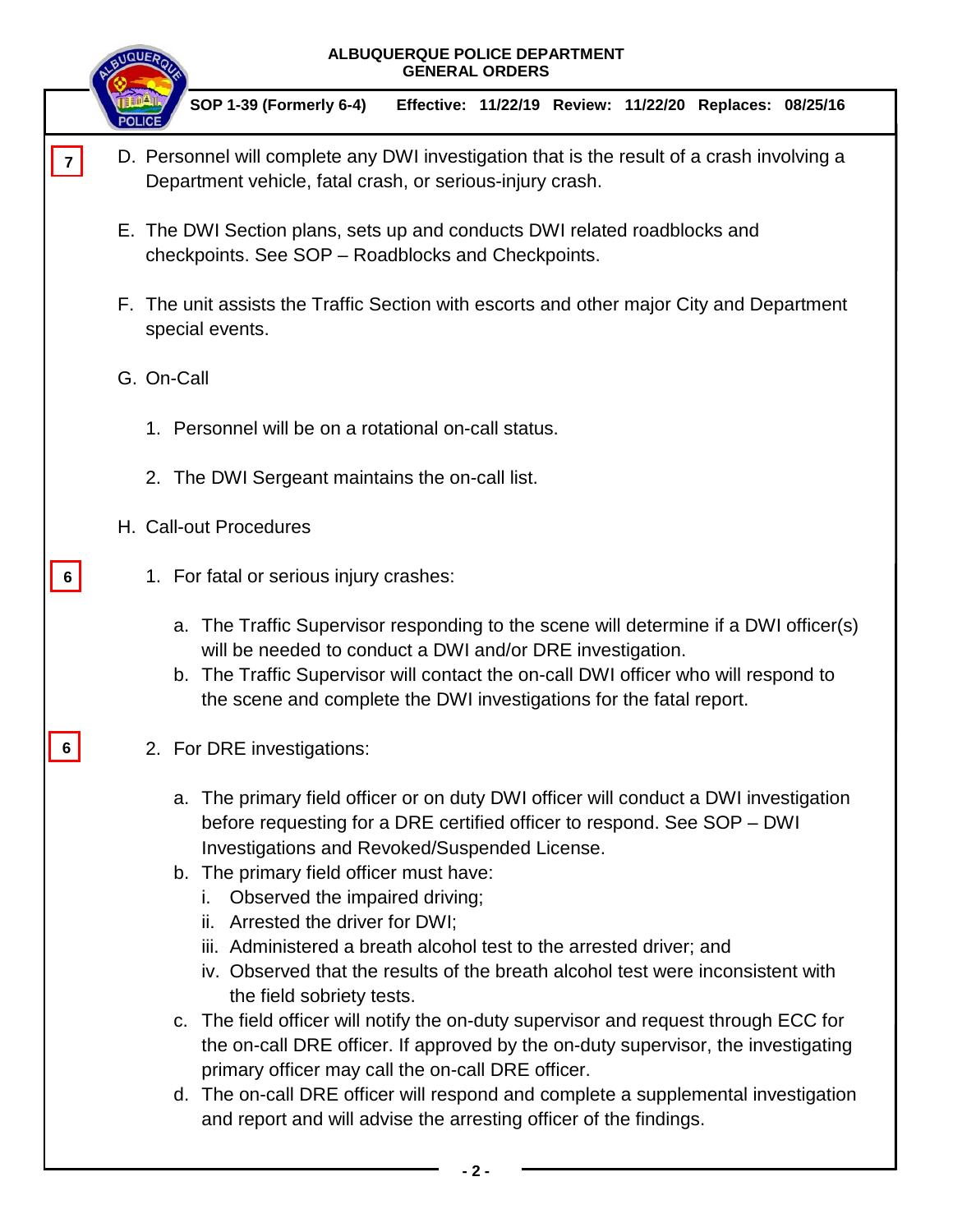|   | ALBUQUERQUE POLICE DEPARTMENT<br><b>GENERAL ORDERS</b> |  |                                                                                                                                                                                                                                                                                                                                                                                                                                                                                 |  |  |  |
|---|--------------------------------------------------------|--|---------------------------------------------------------------------------------------------------------------------------------------------------------------------------------------------------------------------------------------------------------------------------------------------------------------------------------------------------------------------------------------------------------------------------------------------------------------------------------|--|--|--|
|   |                                                        |  | SOP 1-39 (Formerly 6-4)<br>Effective: 11/22/19 Review: 11/22/20 Replaces: 08/25/16                                                                                                                                                                                                                                                                                                                                                                                              |  |  |  |
|   |                                                        |  | e. The DRE officer will ensure the arresting officer revises the blood test results so<br>that a criminal summons can be filed by the DRE officer.<br>The DRE officer will ensure that the reports and forms are forwarded<br>f.<br>appropriately. See SOP - DWI Investigations and Revoked/Suspended<br>License.                                                                                                                                                               |  |  |  |
|   | L.                                                     |  | Crash Removal Vehicle (CRV1)                                                                                                                                                                                                                                                                                                                                                                                                                                                    |  |  |  |
|   |                                                        |  | 1. The CRV1 is operated by Police Service Aides who are trained in operating the<br>vehicle.                                                                                                                                                                                                                                                                                                                                                                                    |  |  |  |
| 6 |                                                        |  | 2. The CRV1 responds to crashes or stranded vehicles on the interstate(s) to assist<br>with removing damaged or inoperable vehicles from traffic lanes that are<br>obstructing the flow of traffic.                                                                                                                                                                                                                                                                             |  |  |  |
|   |                                                        |  | The CRV1 will only move vehicles to the shoulder.<br>a.<br>The CRV1 will wait on the scene until a dispatched officer or PSA arrives.<br>b.<br>The CRV1 will not complete the police crash report.<br>$C_{1}$<br>The CRV1 will advise the locations of the vehicle before being moved.<br>d.<br>e. The contracted tow company will be requested to remove the vehicles from the<br>scene.<br>The CRV1 will not move vehicles involved in fatal or serious injury crashes.<br>f. |  |  |  |
|   |                                                        |  | 3. If a vehicle is damaged as a result of CRV1 removing it from the roadway,<br>personnel will photograph both vehicles and provide a supplemental crash report to<br>the original crash report. The photos will be tagged into evidence.                                                                                                                                                                                                                                       |  |  |  |
|   |                                                        |  | 4. Personnel will refuel and remove any trash from the CRV1 vehicle at the end of the<br>shift.                                                                                                                                                                                                                                                                                                                                                                                 |  |  |  |
|   |                                                        |  | 5. Personnel will return the CRV1 vehicle to the DWI substation.                                                                                                                                                                                                                                                                                                                                                                                                                |  |  |  |
|   |                                                        |  | 6. Personnel will advise the DWI Sergeant when:                                                                                                                                                                                                                                                                                                                                                                                                                                 |  |  |  |
|   |                                                        |  | a. The CRV1 was involved in a crash;<br>b. The CRV1 was involved in any significant event; or<br>The CRV1 requires maintenance or repair.<br>$C_{1}$                                                                                                                                                                                                                                                                                                                            |  |  |  |
|   |                                                        |  | J. Training                                                                                                                                                                                                                                                                                                                                                                                                                                                                     |  |  |  |

I